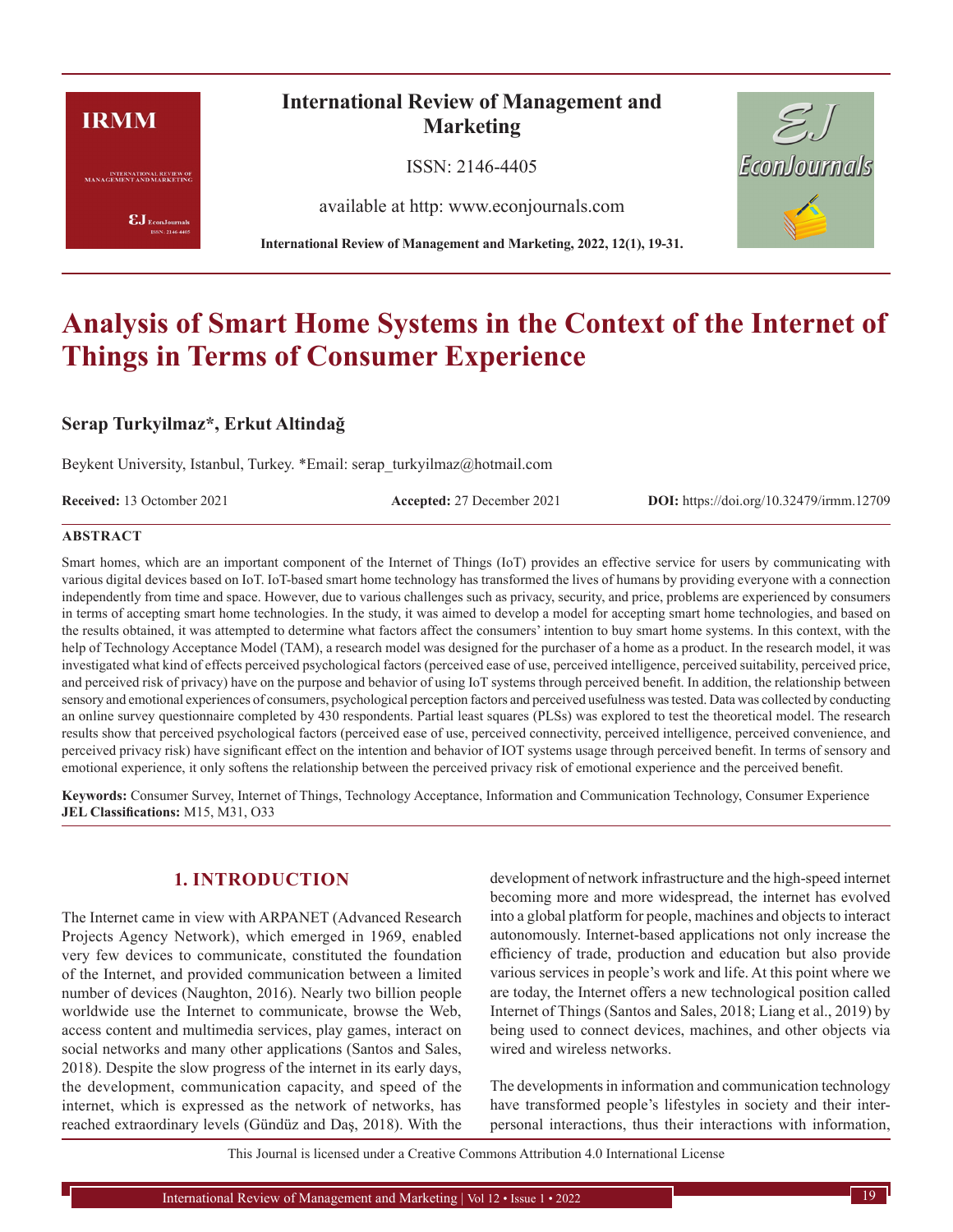devices, and services. One of the most significant impact areas is the Internet of Things (IoT). IoT, which is a paradigm change in IT technology, is a broad concept that refers to connecting various devices from virtual networks to physically connected devices in the real world (Siddiqa et al., 2018; Makadam et al., 2015). Although Gubbi et al. defined the Internet of Things as "synonymous with the fully interconnected world" in 2013, there is not a definite description of what IoT really means, what fundamental ideas are behind it, and what the social, economic, and technical implications of IoT are. The difficulty in understanding the concept is caused by the words "internet" and "object" that make up the concept. Differences in definitions are due to the fact that commercial organizations, shareholders, research and standards-setting institutions have made the definition according to their own commercial activities and interests (Atzori et al., 2010).

(Kranenburg, 2008) defines IoT as "dynamic global network infrastructure with self-configuration capabilities based on communication protocols," (Dorsemaine et al., 2015) as the "infrastructure group that connects objects and allows data to be accessed, managed and data mining," (Perera et al., 2015) as "a concept that allows people and objects to be connected with anything and everyone anytime, anywhere using any road/ network and any service," (Madakam et al., 2015) as a "network of smart objects capable of auto-organizing that act and react to situations and changes in the environment, in addition to sharing information and data resources" and (Govinda and Saravanaguru, 2016) as "human-to-object or object-to-object communication using standard Internet protocols in embedded networks."

In today's world, where we are experiencing the Internet age and its reflections very rapidly, the Internet of Things (IoT) applications that are incessantly developing and increasing in number make our lives easier (Taştan, 2019). Thanks to perfect sensing, identifying, remote control, and other technologies, the Internet of Things has become the guide for the development of science and technology, has been applied to many physical sectors, and has brought great economic benefits (Choi et al., 2020). In fact, these developments experienced in the Internet of Things (IoT) technologies have also encouraged the transformation of traditional homes into smartlyconnected homes (Arif et al., 2020).

The Internet of Things is called the backbone of the home automation system (Yao et al., 2020). Through multiple sensors such as photoelectric sensors, radio frequency identification, etc., information exchange and communication take place between the home environment and the smart system (Gnotthivongsa et al., 2020). A smart home, which refers to a private house that sends and receives data in real-time, provides automated and intelligent services through various home devices such as TV, lighting, and refrigerators (Lee et al., 2020). Some of the leading home IoT platforms to emerge in recent years are Samsung's SmartThings, Apple's HomeKit, and Google's Android Things. These platforms are energy-efficient, connect heterogeneous devices and protocols, facilitate remote control and operation, and support third-party application development (Khoa et al., 2020). Smart homes are defined by (Lutolf, 1992 and Aldrich, 2003) as economical, safe, fun, and comfortable houses equipped with information technology, by (Gross, 1998; Ricquebourg et al., 2007; by Ricquebourg et al., 2007; Sripan et al., 2012; Balta-Özkan et al., 2014; Hargreaves and Wilson, 2017; Georgiev and Schlögl, 2018; Javed et al., 2018; Marikyan et al., 2019; Hall et al., 2020; Asaithambi et al., 2021; Yang and Han, 2021; Qashlan et al., 2021;) as homes that connect sensors, household appliances, and devices that can be monitored, accessed or controlled remotely, equipped with a communication network that can be used and provides services that meet the needs of their residents, by (Robles and Kim, 2010; Kadam et al., 2015) as an integration of technology and services through the home network for a better quality of life and by (Dewsbury et al., 2001) as "a house in which the scope of a standard house goes beyond brick and mortar and is equipped with technological devices."

Looking at the recent studies on smart home adoption, (Kim et al., 2017) developed a new model that combines VAM (Value-Based Adoption Model) and TAM (Technical Acceptance Model), and based on the Unified Theory of Acceptance and Use of Technology and Elaboration Likelihood Model, they concluded that, through a set of variables, perceived value was affected by both perceived usefulness and perceived sacrifice, especially perceived usefulness had a strong positive effect on perceived value, whereas privacy risk and innovation resistance limit perceived value. (Gu et al., 2019) observed with 488 Chinese respondents that the service quality and perceived usefulness of smart home systems affected the degree of satisfaction of the users positively, and a higher degree of satisfaction contributed to the habit formation of the users. (Hubert et al., 2019) measured in his research the acceptance of smart home systems with 409 random people in Germany by combining the Innovation Diffusion and Risk Theories and stated that the usefulness and compatibility factors were the most important determinant of the intention to use, and the perceived risk factor was the most important inhibitor of the intention to use through the perceived benefit. (Marikyan and Papagiannidis, 2021) proposed in their study a model investigating the values of individuals, technology performance perceptions, and attitude beliefs of users regarding user behavior and satisfaction while using smart technologies at home, and using a sample of 422 participants in the USA, concluded that hedonic and utilitarian beliefs were critical for the perception of task fit, while privacy and financial factors were not important, the fit between tasks and technology played an important role in predicting perceived usefulness, perceived ease of use, user behavior and satisfaction, and lastly, usage behavior was positively correlated with the satisfaction.

According to the research conducted by Statista, the number of Smart Homes in the Smart Home market in Turkey is expected to be 5.0 million by 2025. In addition, the revenue in the Smart Home market in Turkey is expected to reach US \$ 538 million in 2021 (Statista, 2020). Since the concept of "Internet of Things" appeared in Turkey, although businesses have invested heavily in it, the IoT industry has only had small-scale activities in the field of consumption. However, when we look at developed countries, IoT systems are applied in areas such as public services, transportation, personal users, retailing, manufacturing, business/ service, agriculture, construction, and finance. In the research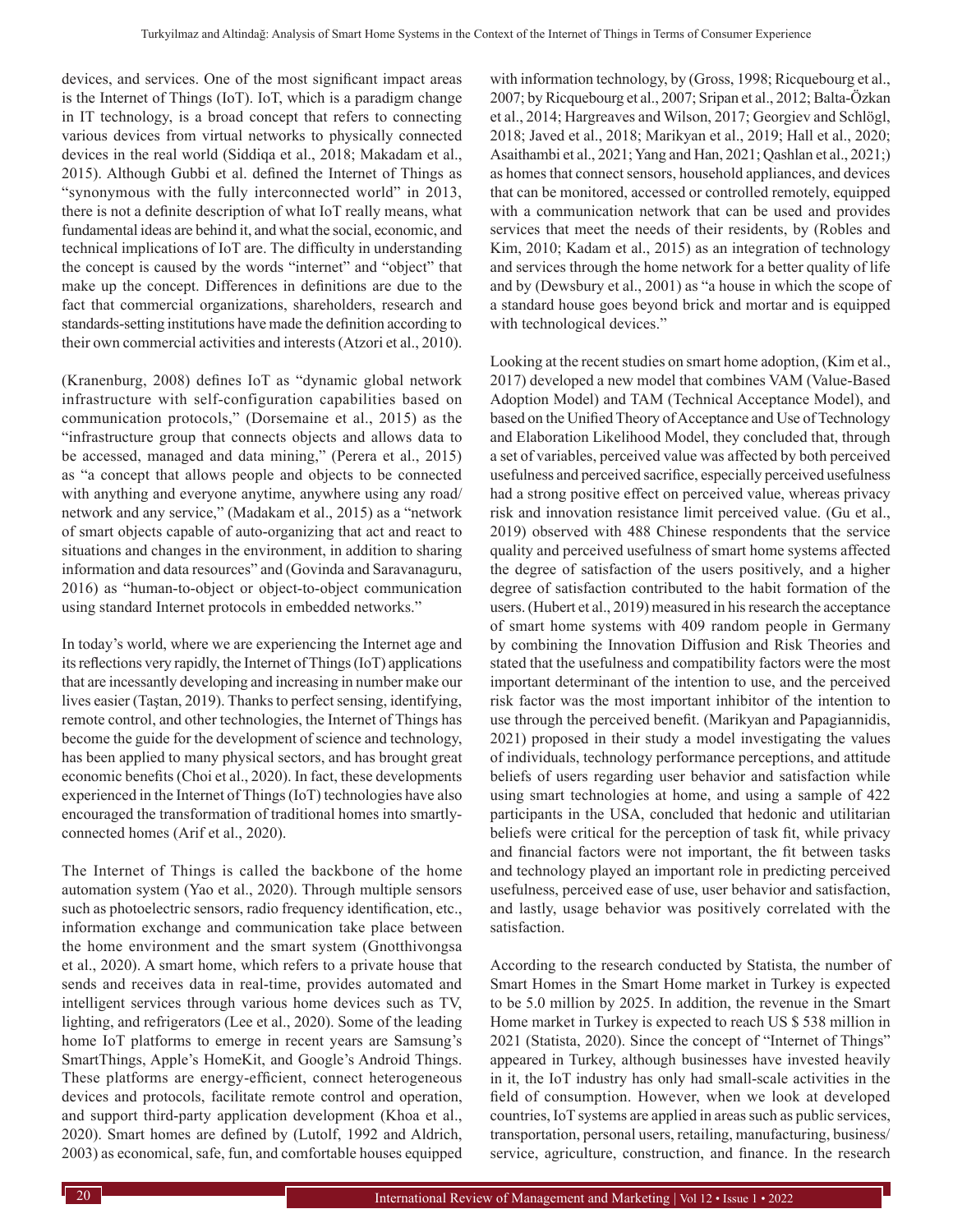conducted by (Dong et al., 2017), personal use comprises the most important area of IoT applications. The most used services in this field are location/navigation, security, mobile payment, measurement detection, automation/remote management, and remote medical. In the research conducted by Statista in August 2021, the rate of use of Smart Home devices in Turkey is approximately 21%. The McKinsey and Company (2018) report highlights that consumers still do not understand the connected device value propositions, and early adopters face significant issues that have yet to be addressed. To better understand the admission process, academics regularly use various theories in their studies, especially the technology acceptance model (TAM; Davis, 1989). In this research, TAM and experience theory were combined to explore the antecedents of consumers' IoT use, and a model was developed to explain the acceptance of smart home systems, and it was investigated which factors affect the consumer's intention to buy smart home systems. The purpose of the study is to respond to the following questions: "Why do consumers use IoT systems in Turkey?" and "Do consumers' sensory and emotional experiences soften the relationship between psychological perception factors and perceived utility?" These factors to be determined within the scope of the study will constitute an important parameter for the design of smart homes, which are not yet very popular.

# **2. LITERATURE REVIEW**

#### **2.1. Historical Development of the Internet of Things**

With the development of technology, humans' needs and their perspective of technology have changed, the Internet has become an indispensable communication tool, and it has rapidly evolved into a platform on which billions of smart objects/devices can now be controlled (Erdal and Erguzen, 2020). The idea of the existence of smart objects first emerged in Carnegie Mellon University in the early 1980s with the setting up of a slot machine that could record in its register the number of beverages left and whether the beverages were cold enough (Anita and Abhinav, 2017). The automation of daily objects was first tried by a few industries in the 1990s with small-sized packages by transmitting data from one node to another. The concept of device-to-device communication was first introduced by Bill Joy at the World Economic Forum in 1999. In the same year, Ashton proposed the term "the Internet of Things," and actually it gained momentum after this proposal (Tewari and Gupta, 2020).

The joining of the physical and digital world over the traditional Internet has paved the way for the Internet of Things (IoT) in the future. IoT is considered as a network model that will fill the gap between the cyber and physical world (Nauman et al., 2020). In 1999, Kevin Ashton described the Internet of Things as an epoch in which humans and objects would connect to each other over the Internet. The most important feature of IoT is that it provides multidimensional and context-sensitive smart environments for all aspects of our lives (Fortino et al., 2020).

#### **2.2. The Concept of the Internet of Things**

In the period we are living in, countries are experiencing a rapid digital transformation. Individuals, institutions, business fields, and even objects are moving fast towards digitalization. Along with this digital transformation, the individuals' daily lives, working styles, habits and value judgements have started to change, and radical changes have occurred in almost every area of daily life (Göçoğlu, 2020). The first wave of the digitalization, the fourth wave of which we are currently experiencing, started with the introduction of computers into many areas of the society in the 1980s. The widespread use of the Internet, access to information, and ease of sharing in the 1990s is defined as the second wave. The third wave was experienced in the period when mobile Internet was introduced. The fourth wave of digitalization represents the period when individuals started to use the Internet which they used for accessing and sharing information in different types of entities such as tools, applications, and machines (Davidsson et al., 2016).

The developments in information and communication technology have changed the individuals' life styles in society and their inter-personal interactions, or their interactions with information, devices, and services. One of the most significant impact areas is the Internet of Things (IoT). IoT, which is a paradigm change in the field of IC technology, is a broad concept that refers to connecting various devices from virtual networks to physically connected devices in the real world (Siddiqa et al., 2018; Makadam et al., 2015). IoT is a vast ecosystem in which data, processes, humans, objects, and the Internet are associated with one another (Aman et al., 2020; Gubbi et al., 2013).

IoT, as a system that can be defined as unique and being composed of connected components that have virtual representation and virtual accessibility; has led to a construct similar to the Internet for distance locating, perceiving, and/or operating through the real-time flow of information of the components (Ingemarsdotter et al., 2019). Besides, the universe composed of actuators, sensors, mobile phones, Radio Frequency Identification (RFID) tags, and other devices has led to the creation of the Internet of Things (Al-Turjman et al., 2020). From a conceptual point of view, we can define the Internet of things (IoT) with three features (Miorandi et al., 2012):

- Smart objects/devices must be "identifiable,"
- Smart objects/devices must have the property of "establishing" communication" among themselves,
- Objects/devices must have "interaction" among themselves.

The Internet of Things provides not only the virtual world but also the physical world integration. With this new concept, individuals experience many conveniences both in their working lives and daily routines. Considering today, IoT applications have been widespread in many areas and sectors. With the IoT property, the devices that provide continuous tracking, real-time information sharing, and connection between things have been appealing for both individual users and the business world (Doyduk and Bayarçelik, 2019). So much so that, many research companies offer perspectives and trends for the future of IoT and recommend the Internet of Things of the future. The total worldwide Internet of Things (IoT) market is expected to be approximately US\$389 billion in 2020 and more than US\$1 trillion in 2030 (Statista, 2021c). Moreover, it is estimated that Internet nodes would be available in all objects, and that therefore, the number of devices connected to the Internet would increase. In a report published by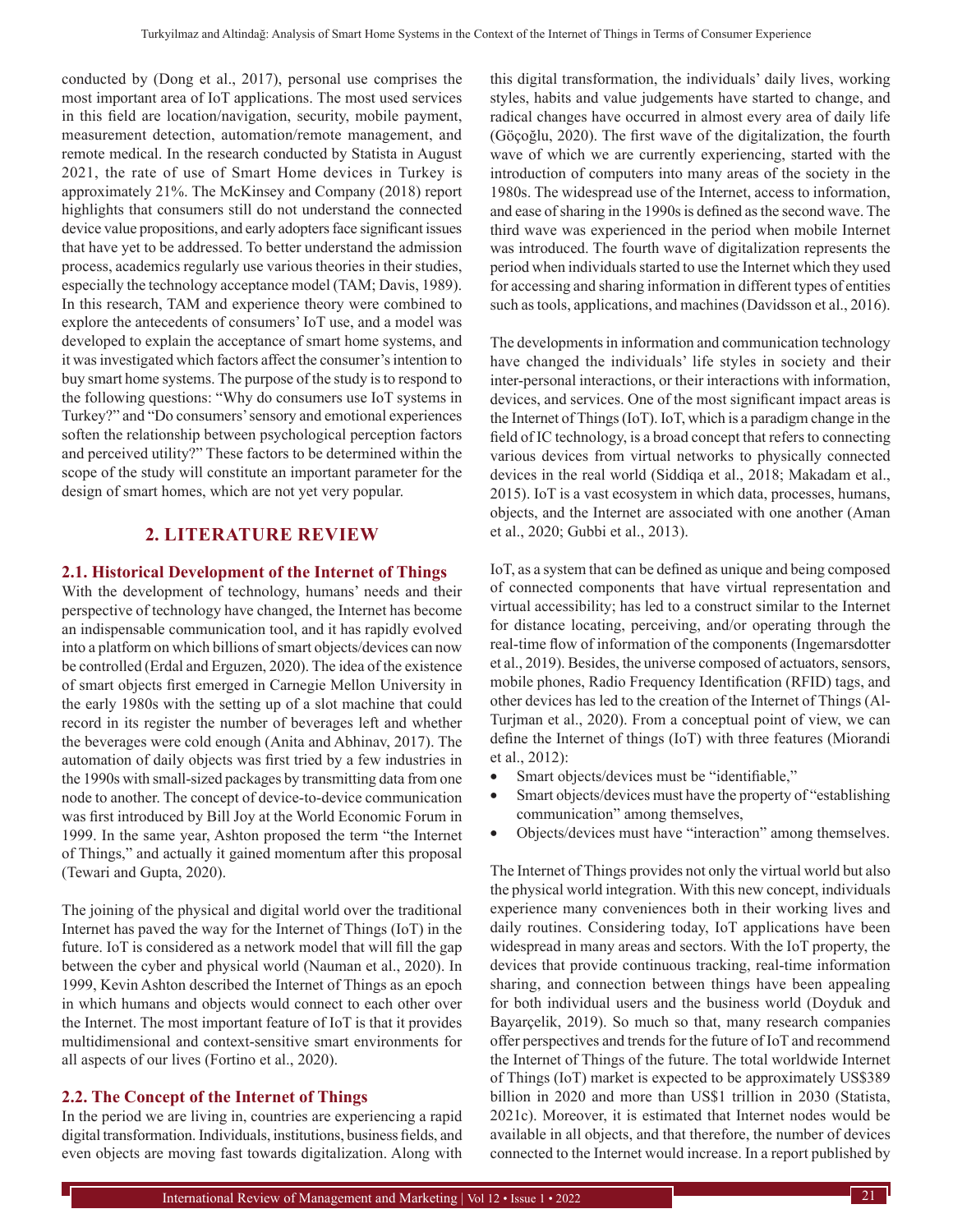Cisco, it was emphasized that the number of devices connected to the Internet would reach 27 billion by 2022 and 500 billion by 2030 (Shafique et al., 2020; Bouzidi et al., 2020).

Some statistics on IoT are as follows:

- Cisco estimates that there will be 3.5 connected devices per person by 2020 (Tewari and Gupta, 2020).
- About  $80\%$  of the consumer services will be used by IoT by 2020 (Tewari and Gupta, 2020).
- It is estimated that the number of IoT devices all over the world will almost be tripled by 2030, increasing from 8.74 billion in 2020 to more than 25.4 billion in 2030. As of 2020, the highest number of IoT devices is in China with 3.17 billion devices (Statista, 2020).
- In the visual network of Cisco, it is expected that the Internet will connect 3.9 billion devices by the end of 2022 with a 32% increase (Asmat et al., 2020).
- It is stated that the Internet Protocol (IP) traffic had a threshold level of 1.54 zettabyte  $(ZB)$  (1  $ZB = 1000$  exabyte) in 2018 and 2.54 ZB in 2020, and it is estimated that this number will reach to 3.9 ZB in 2022 (Naeem et al., 2018; Statista, 2021a).

# **2.3. Application Areas of the Internet of Things**

IoT is considered as an innovative technology that is rapidly growing with various applications, functions and services in daily life, in a variety of markets and industries. Although the recent developments in information and communication available everywhere and the potentials offered by IoT make it possible to develop numerous applications, there are only a few of them for the time being. IoT applications aim to increase the quality of life for the end-user community and support the infrastructure and general-purpose operations (Lampropoulos et al., 2019; Rueda and Portocarrero, 2021). IoT devices, which have unlimited application areas, can be seen in many areas such as tracking wild life in nature, evaluating the performances of machines in the industry, monitoring the density of traffic in the city, determining the safety of structures, detecting earthquakes, ensuring border security in terms of military, etc. (Taş and Kiani, 2021).

# **2.4. Smart Home Systems**

In today's world, where we are experiencing the Internet age and its reflections very rapidly, the Internet of Things (IoT) applications that are incessantly developing and increasing make our lives easier (Taştan, 2019). Thanks to perfect sensing, identifying, remote control, and other technologies, the Internet of Things has become the guide for the development of science and technology, has been applied to many physical sectors, and has brought great economic benefits (Choi et al., 2020). In fact, these developments experienced in the Internet of Things (IoT) technologies have also encouraged the transformation of traditional homes into smartly-connected homes. According to the report published by Statista in March 2021 titled "smart home devices worldwide from 2020 to 2025," the total number of smart home devices worldwide reached 349 million, and it is expected to display a strong increase in the next few years and reach 1.77 billion by 2025 (Arif et al., 2020; Statista, 2021b).

The Internet of Things is named as the backbone of home automation systems that aim to improve the welfare of humans (Marikyan et al., 2019). Through multiple sensors such as photoelectric sensors, radio frequency identification, etc., information exchange and communication take place between home environment and the smart system. The basic logic here is to realize real-time connections between objects and objects, objects and humans, all components and networks, and to facilitate identification, management, and control (Gnotthivongsa et al., 2020; Lee et al., 2020). Information and Communication Technology (ICT) has moved the scope of a standard home by expanding it to beyond the "bricks and mortar." Now, the technology is not limited only to the traditional products such as lighting, washing machines or refrigerators, but now the user can monitor and control the door to the home, stove, refrigerator, and water in the garden without human intervention even from remote distances (Dewsbury et al., 2001; Al-Ali and Al-Rousan, 2004). Therefore, we can define a smart home as "a residence that can be remotely monitored, accessed, managed or controlled, that provides residents with developed services, that connects sensors and home appliances, and that is equipped with a high-technology network" (Nikou, 2018).

#### **2.5. Customer Experience**

#### *2.5.1. The concept of experience*

We can define experience as "testing" on one's own (Carù and Cova, 2003). Alvin Toffler first explained the term "experience" in his prestigious work "Future Shock" and divided the experience in different environments into two as "experience in real environment" and "experience in virtual environment." Hirschman and Holbrook (1982) defined experience as a phenomenon related with the important factors of consumption, which are imagination, emotion, and entertainment (Luo, 2020) (Cham et al., 2020; Cham et al. 2020a), while it was described as feelings and memories developing as a response to physiological reactions (Meng and Sidin, 2020), and Arnould and Price (1993) identified it extraordinary events that individuals can easily remember even after many years but have difficulty in describing due to their affective content.

#### *2.5.2. Customer experience*

The roots of customer experience can be traced back to the 1960s when theories shedding light on marketing and consumer behavior, and especially to the studies of Philip Kotler (1967) and John Howard and Jagdish Sheth (1969) (Lemon and Verhoef, 2016). Later, customer experience was discussed by Hirschman and Holbrook (1982) in the mid-1980s as the concepts of consumer experience and hedonic consumption, and it was made popular by Pine and Gilmore (1998) and Carbone and Haeckel (1994) in the marketing literature. Gentile et al. (2007) argued that customer experience stemmed from a series of interactions between the customer and a part of the product or the organization, and that this led to a reaction.

#### *2.5.3. The dimensions of customer experience*

In the model he developed for the businesses to meet the needs of consumers, Schmitt (1999b) categorized the dimensions of customer experience as "sensory, affective, intellectual, behavioral, and relational," while Haeckel et al. (2003) and Berry et al. (2006) classified the dimensions leading to customer experience in three as "functional, mechanical, and human." While Verhoef et al.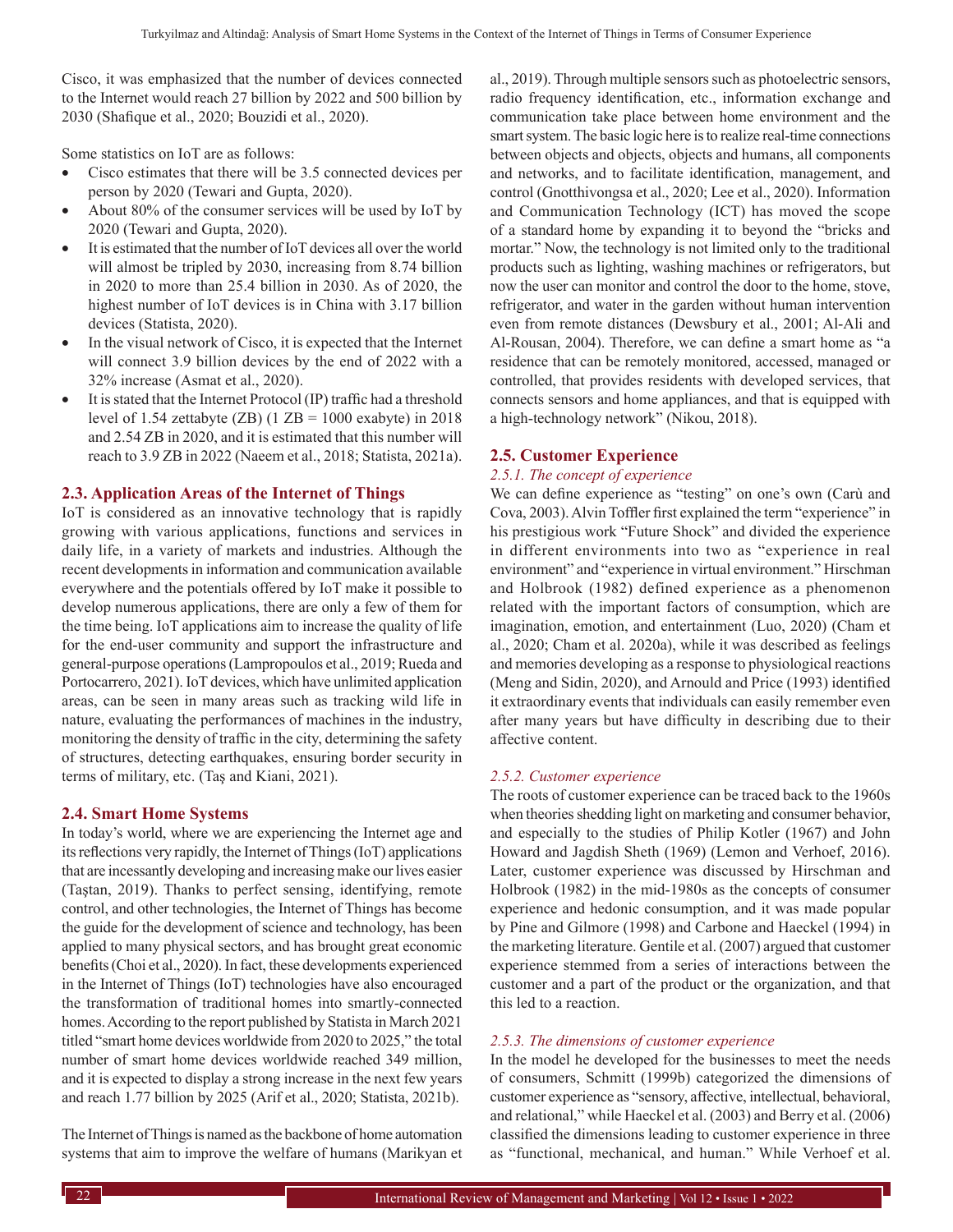(2009) stated that customer experience had cognitive, social, affective, and physical aspects, Lemke et al. (2011) proposed three dimensions as communication encounter, service encounter, usage encounter (Belabbes and Oubrich, 2020). While Meng and Sidin (2020) examined how the cognitive, affective, sensory, and hedonic dimensions of customer experience could be formed in the consumption journey of a company's offers, Piotrowicz and Cuthberston (2014) suggested that the experience should include the technological dimension in order for the customers to be in full interaction with the company and for the company to offer convenience to the customer. Dub'e et al. classified the experience dimension as "pleasure experiences" of the customers, while Gentile et al. (2007) analyzed the experiential components in six dimensions as sensory, affective, cognitive, pragmatic, life style, and relational.

# **3. METHODOLGY AND RESULTS**

As a result of the detailed analyses performed in the literature within the scope of the study, it was observed that many studies were conducted in the literature on the Internet of Things, Smart Home Systems, Technology Acceptance Model, and Customer Experience. Hence, scales that were thought to be valid for the study topic and yield the best results were sought and included in the study, and a questionnaire form was created. The questionnaire form created in order to develop a technology acceptance model for smart home systems consisted of 11 items related to user information in the first part, 53 items in the second part which also included the scales of the model, with a total of 64 items.

Through a pilot study of the questionnaire created for the research model, firstly field data were collected from 102 potential users. The field research was conducted face-to-face and through online surveys. Factor analysis, and validity and reliability analyses of the data obtained as a result of the questionnaire administered to potential users were performed, and the final questionnaire items were created. Following the field research and creation of finalized questionnaire items, the finalized questionnaire was administered to 430 potential users.

#### **3.1. Hypotheses**

The research hypotheses are:

- H1. Intention to use has a positive effect on usage behavior.
- H2. Perceived benefit has a positive effect on intention to use.

In the study conducted in order to explain the relationship between Smart Home Systems and Customer Experience within the context of the Internet of Things, integrated technology acceptance model and customer experience scale were employed. The variables of integrated technology acceptance model and the variables in the customer experience scale were adapted to the study.

#### **3.2. Research Data Collection**

Questionnaire method, which is very common in social sciences, was used in the study as data collection method. The questionnaire were uploaded in Google Forms web site, and they were sent to various e-mail groups by announcing over the social media. The study was carried out with the participation of individuals who were over the age of 18 and had a certain income all over Turkey.

#### **3.3. Basic Statistics**

The demographic data of the participants are important in terms of obtaining a qualitative profile of the participants. 11 demographic items were added to the questionnaire used in the study, and the results were interpreted in detail.

When the data collected were examined and evaluated in general, it was seen that the ratio between the male and female participants was almost 50%. When the age distribution of the participants were examined, it was seen that it was youth weighted, similar to the age distribution of Turkey. The fact that the questionnaire respondents were working people with a profession was important in terms of being able to own smart home systems. Also, a great majority of the participants had undergraduate and graduate education levels. The majority of the questionnaire respondents lived in 2-4 person homes as nuclear families in their own standard homes.

The detailed numerical distribution of the items added to the questionnaire in order to determine demographic properties of the participants are presented in the Table 1 below:

#### **3.4. Analysis**

In order to simultaneously measure the compatibility of the statements to the constructs, construct validity and hypothesis tests in the model proposed for the acceptance of Smart Home Systems within the scope of the study, "Partial Least Squares (PLS) method-based Structural Equation Modelling" was used. It is advantageous to use PLS-SEM when the sample size is small, there are data which do not show normal distribution, or when complicated models that have relationships with many elements are estimated (Guhr et al., 2020).

In the field study conducted, it was seen that the study sample was not suitable for normal distribution both on the basis of statements and on a multiple scale (multiple normality). Therefore, when

#### **Table 1: Demographic Properties**

|                       | <b>Frequency Analysis of the Demographic Variables</b> |             |                   |  |  |  |
|-----------------------|--------------------------------------------------------|-------------|-------------------|--|--|--|
| <b>Demographic</b>    | <b>Option</b>                                          | Number      | <b>Percentage</b> |  |  |  |
| <b>Variable</b>       |                                                        | (Frequency) | (%)               |  |  |  |
| Gender                | Female                                                 | 186         | 43.3              |  |  |  |
|                       | Male                                                   | 244         | 56.7              |  |  |  |
| Age                   | Under the age of 30                                    | 104         | 24.18             |  |  |  |
|                       | Between 36-45 years                                    | 218         | 50.7              |  |  |  |
|                       | Between 51-70 years                                    | 108         | 25.11             |  |  |  |
| Education             | Primary School and                                     | 26          | 6                 |  |  |  |
|                       | below                                                  |             |                   |  |  |  |
|                       | High School                                            | 98          | 22.8              |  |  |  |
|                       | Undergraduate                                          | 214         | 49.8              |  |  |  |
|                       | Degree                                                 |             |                   |  |  |  |
|                       | Master's Degree                                        | 62          | 14.4              |  |  |  |
|                       | PhD Degree                                             | 30          | 7                 |  |  |  |
| <b>Marital Status</b> | Married                                                | 283         | 65.8              |  |  |  |
|                       | Single                                                 | 147         | 34.2              |  |  |  |
| Residence             | Owner                                                  | 267         | 62.1              |  |  |  |
|                       | Tenant                                                 | 163         | 37.9              |  |  |  |
| Is the home           | <b>Smart Home</b>                                      | 25          | 5.8               |  |  |  |
| smart?                | Standard Home                                          | 425         | 94.2              |  |  |  |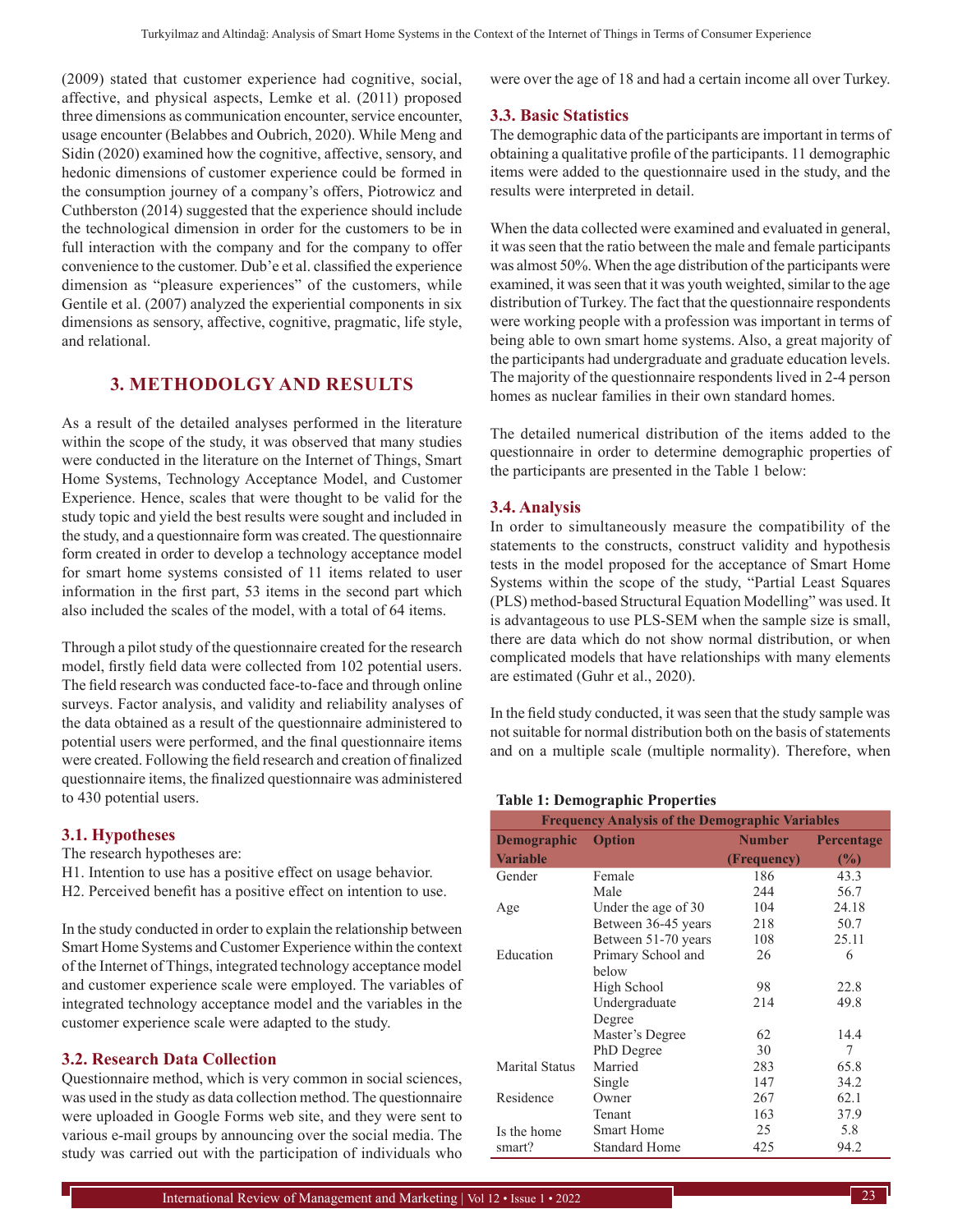it is considered that PLS yields more valid and reliable results regarding the validity and reliability analyses of constructs in a data set that does not show normal distribution, it was decided to use this method in order to obtain correct results in the study.

In the study, PLS-SEM 3.3.3 software was employed in order to verify study constructs and test the hypotheses. In the study, PLS-Sem path model with a path weighting scheme was applied for internal approach, and in order to obtain the standard errors of estimations, it was analyzed with non-parametric bootstrapping approach with 1,000 re-sampling.

In the evaluation of the validity of the proposed model, the reliability of each item was evaluated by the loading of latent variable that matches each item. In order to test the internal validity, combined reliability (CR) and Cronbach's alpha values were examined, and it was seen that CR and Cronbach's alpha values in Table 2 were higher than the criteria of 0.8 and 0.7, respectively. Also, in order to test convergent validity, average variance extracted (AVE) was analyzed, and as shown in Table 2, AVE values were observed to be greater than the criteria of 0.5 proposed by Bagozzi and Yi (1988). Thus, these results show that the reliability, internal consistency and convergence validity of our model were ensured.

In order to test discriminant validity, the square root of AVEs is compared with the correlations between the variables (Hong et al., 2017). As shown in Table 3, the diagonal values which are the square root of AVEs are respectively greater for each construct, and our measurement model attained discriminant validity (Fornell and Larcker, 1981).

#### **3.5. Path Coefficients and Hypothesis Tests**

PLS method was also used in order to verify the hypothetical relationships between the constructs in the model. The importance of the paths included in the proposed model was tested by using a bootstrapping resampling procedure. While evaluating PLS model, firstly, squared multiple correlations  $(R<sup>2</sup>)$  for each internal latent variable were examined, and the importance of structural paths was evaluated (Alshibly, 2015).

| Table 2: The Evaluations of the Proposed Structural Model: Convergent Validity |  |
|--------------------------------------------------------------------------------|--|
|--------------------------------------------------------------------------------|--|

| <b>Latent Variable</b> | <b>Indicator</b> | <b>Factor Loads</b> | Cronbach's $\alpha$ | CR    | <b>AVE</b> |
|------------------------|------------------|---------------------|---------------------|-------|------------|
| Perceived Ease of Use  | PEU1             | 0.937               | 0.0911              | 0.939 | 0.794      |
|                        | PEU2             | 0.946               |                     |       |            |
|                        | PEU3             | 0.933               |                     |       |            |
|                        | PEU4             | 0.732               |                     |       |            |
| Perceived Connectivity | PC1              | 0.951               | 0.935               | 0.958 | 0.885      |
|                        | PC <sub>2</sub>  | 0.948               |                     |       |            |
|                        | PC3              | 0.923               |                     |       |            |
| Perceived Intelligence | PI3              | 0.959               | 0.908               | 0.956 | 0.916      |
|                        | PI4              | 0.954               |                     |       |            |
| Perceived Suitability  | $\rm PSU1$       | 0.928               | 0.830               | 0.922 | 0.855      |
|                        | PSU <sub>2</sub> | 0.921               |                     |       |            |
| Perceived Risk         | PR1              | 0.815               | 0.914               | 0.933 | 0.700      |
|                        | PR <sub>2</sub>  | 0.845               |                     |       |            |
|                        | PR3              | 0.861               |                     |       |            |
|                        | PR4              | 0.866               |                     |       |            |
|                        | PR5              | 0.843               |                     |       |            |
|                        | PR6              | 0.788               |                     |       |            |
| Perceived Benefit      | PB1              | 0.898               | 0.929               | 0.949 | 0.824      |
|                        | PB <sub>2</sub>  | 0.893               |                     |       |            |
|                        | PB3              | 0.917               |                     |       |            |
|                        | PB4              | 0.922               |                     |       |            |
| Sensory Experience     | $\rm SE1$        | 0.957               | 0.907               | 0.956 | 0.915      |
|                        | SE <sub>2</sub>  | 0.956               |                     |       |            |
| Affective Experience   | AE1              | 0.931               | 0.852               | 0.931 | 0.871      |
|                        | AE2              | 0.935               |                     |       |            |
| Intention to Use       | IU1              | 0.963               | 0.922               | 0.962 | 0.927      |
|                        | IU <sub>2</sub>  | 0.963               |                     |       |            |
| Perceived Price        | PP1              | 0.944               | 0.934               | 0.958 | 0.883      |
|                        | PP <sub>2</sub>  | 0.930               |                     |       |            |
|                        | PP3              | 0.944               |                     |       |            |
| Realized Usage         | RU1              | 0.884               | 0.700               | 0.869 | 0.769      |
|                        | RU <sub>2</sub>  | 0.870               |                     |       |            |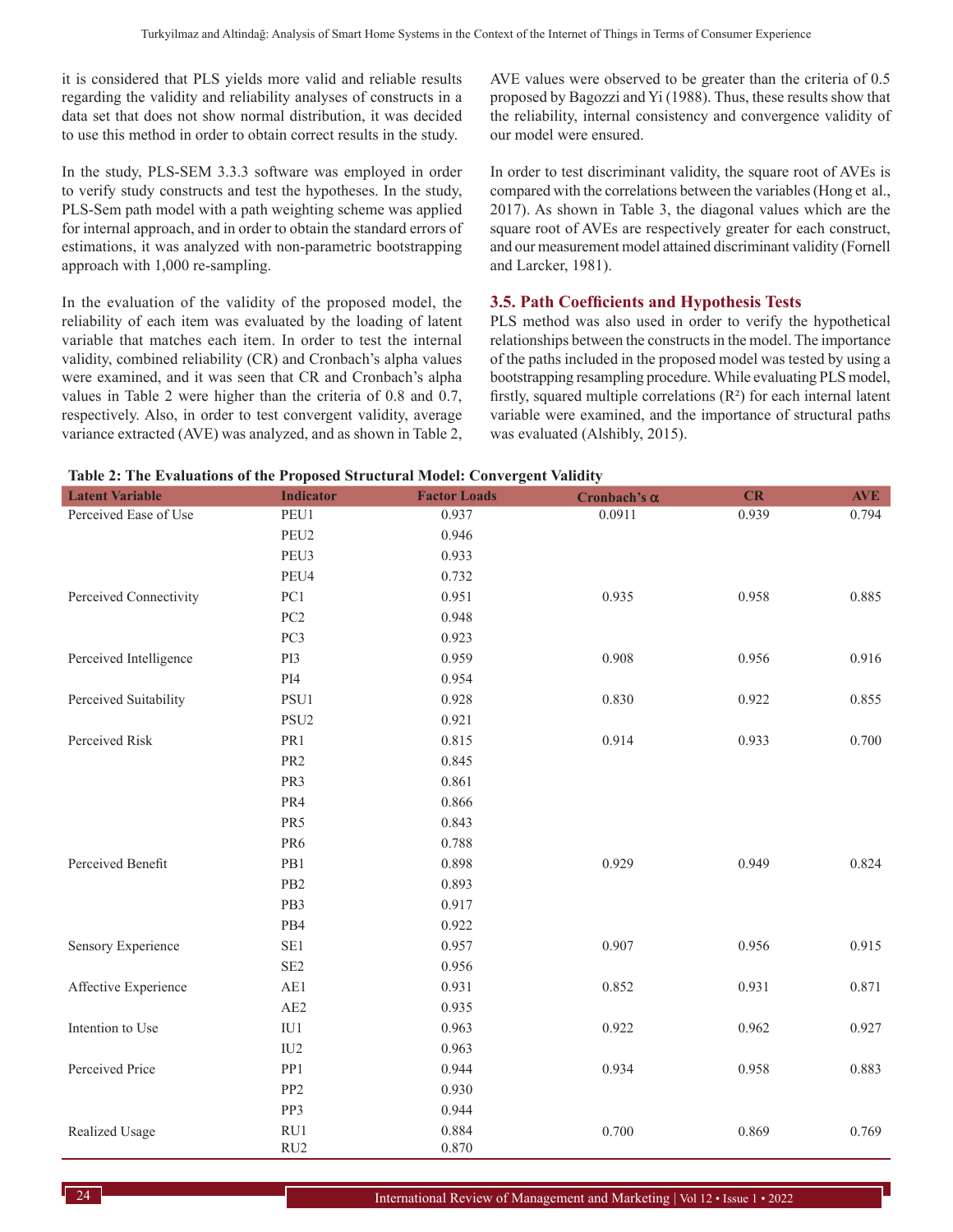|                          |                                 | Perceived Perceived Perceived Perceived |                         |                                 | Perceived Perceived              |                                  | SE-<br>PEU                                | <b>SE-PR</b>                                                    | AE-<br>PEU                       | AE-<br>PR to                     | <b>Affective</b>        | Sensory                 |                         | <b>Price Realized Intention</b> |        |
|--------------------------|---------------------------------|-----------------------------------------|-------------------------|---------------------------------|----------------------------------|----------------------------------|-------------------------------------------|-----------------------------------------------------------------|----------------------------------|----------------------------------|-------------------------|-------------------------|-------------------------|---------------------------------|--------|
|                          |                                 | Smartness Connectivity                  | <b>Benefit</b>          | Risk Of<br>Privacy              | Easy Of<br>Use                   | Suitability                      | to PB                                     | to PB                                                           | to PB                            | PB                               | <b>Experience</b>       | Experience              |                         | Usage                           | to Use |
| Perceived                | 0,955                           |                                         |                         |                                 |                                  |                                  |                                           |                                                                 |                                  |                                  |                         |                         |                         |                                 |        |
| Smartness                |                                 |                                         |                         |                                 |                                  |                                  |                                           |                                                                 |                                  |                                  |                         |                         |                         |                                 |        |
| Perceived                | 0,948                           | 0,949                                   |                         |                                 |                                  |                                  |                                           |                                                                 |                                  |                                  |                         |                         |                         |                                 |        |
| Connectivity             |                                 |                                         |                         |                                 |                                  |                                  |                                           |                                                                 |                                  |                                  |                         |                         |                         |                                 |        |
| Perceived<br>Benefit     | 0,880                           | 0,893                                   | 0,920                   |                                 |                                  |                                  |                                           |                                                                 |                                  |                                  |                         |                         |                         |                                 |        |
| Perceived Risk           | 0,645                           | 0,621                                   | 0,606                   | 0,781                           |                                  |                                  |                                           |                                                                 |                                  |                                  |                         |                         |                         |                                 |        |
| Of Privacy               |                                 |                                         |                         |                                 |                                  |                                  |                                           |                                                                 |                                  |                                  |                         |                         |                         |                                 |        |
| Perceived Easy<br>Of Use | 0,863                           | 0,878                                   | 0,854                   | 0,616                           | 0,811                            |                                  |                                           |                                                                 |                                  |                                  |                         |                         |                         |                                 |        |
| Suitability<br>Perceived | 0,868                           | 0,877                                   | 0,861                   | 0,564                           | 0,859                            | 0,926                            |                                           |                                                                 |                                  |                                  |                         |                         |                         |                                 |        |
|                          |                                 |                                         |                         |                                 |                                  |                                  |                                           |                                                                 |                                  |                                  |                         |                         |                         |                                 |        |
| SE-PEU to PB             |                                 | $-0,682$                                |                         | $-0,560$                        |                                  |                                  |                                           |                                                                 |                                  |                                  |                         |                         |                         |                                 |        |
| SE-PR to PB              |                                 |                                         |                         | $-0,357$                        |                                  |                                  |                                           |                                                                 |                                  |                                  |                         |                         |                         |                                 |        |
| AE-PEU to PB             |                                 |                                         |                         |                                 |                                  |                                  |                                           |                                                                 |                                  |                                  |                         |                         |                         |                                 |        |
| AE-PR to PB              |                                 |                                         |                         |                                 |                                  |                                  |                                           |                                                                 |                                  |                                  |                         |                         |                         |                                 |        |
| Affective                | 0.692<br>0.643<br>0.507<br>0.82 | 0,595<br>0,642<br>0,506<br>0,560        |                         | $-0,483$<br>$-0,240$<br>$0,560$ | 0,568<br>0,568<br>0,000<br>0,553 | 0,657<br>0,557<br>0,578<br>0,578 | 1,000<br>0,766<br>0,865<br>0,657<br>0,407 | $\begin{array}{c} 1,000 \\ 0,719 \\ 0,827 \\ 0,333 \end{array}$ | $1,000$<br>$0,721$<br>$0,291$    | 1,000<br>-0,200                  | 0,826                   |                         |                         |                                 |        |
| Experience               |                                 |                                         |                         |                                 |                                  |                                  |                                           |                                                                 |                                  |                                  |                         |                         |                         |                                 |        |
| Sensory                  | 0,714                           | 0,732                                   | 0,807                   | 0,580                           | 0,707                            | 0,701                            | $-0,437$                                  | $-0,385$                                                        | $-0,436$                         | $-0,351$                         | 0,748                   | 0,811                   |                         |                                 |        |
| Experience               |                                 |                                         |                         |                                 |                                  |                                  |                                           |                                                                 |                                  |                                  |                         |                         |                         |                                 |        |
| Price                    |                                 |                                         |                         |                                 |                                  |                                  |                                           |                                                                 |                                  |                                  |                         |                         |                         |                                 |        |
| Realized Usage           | 0,727<br>0,357<br>0,707         | 0,733<br>0,349                          | 0,706<br>0,407<br>0,809 | 0,717<br>0,418<br>0,460         | 0,666<br>0,370<br>0,708          | 0,656<br>0,358<br>0,731          | $-0,571$<br>$-0,269$<br>$-0,487$          |                                                                 |                                  | $-0,376$<br>$-0,059$<br>$-0,319$ | 0,562<br>0,512<br>0,671 | 0,642<br>0,460<br>0,696 | 0,940<br>0,419<br>0,538 |                                 |        |
| Intention to             |                                 | 0,704                                   |                         |                                 |                                  |                                  |                                           | $-0,465$<br>$-0,189$<br>$-0,429$                                | $-0,516$<br>$-0,223$<br>$-0,450$ |                                  |                         |                         |                         | 0,877<br>0,547                  | 0,961  |
| Use                      |                                 |                                         |                         |                                 |                                  |                                  |                                           |                                                                 |                                  |                                  |                         |                         |                         |                                 |        |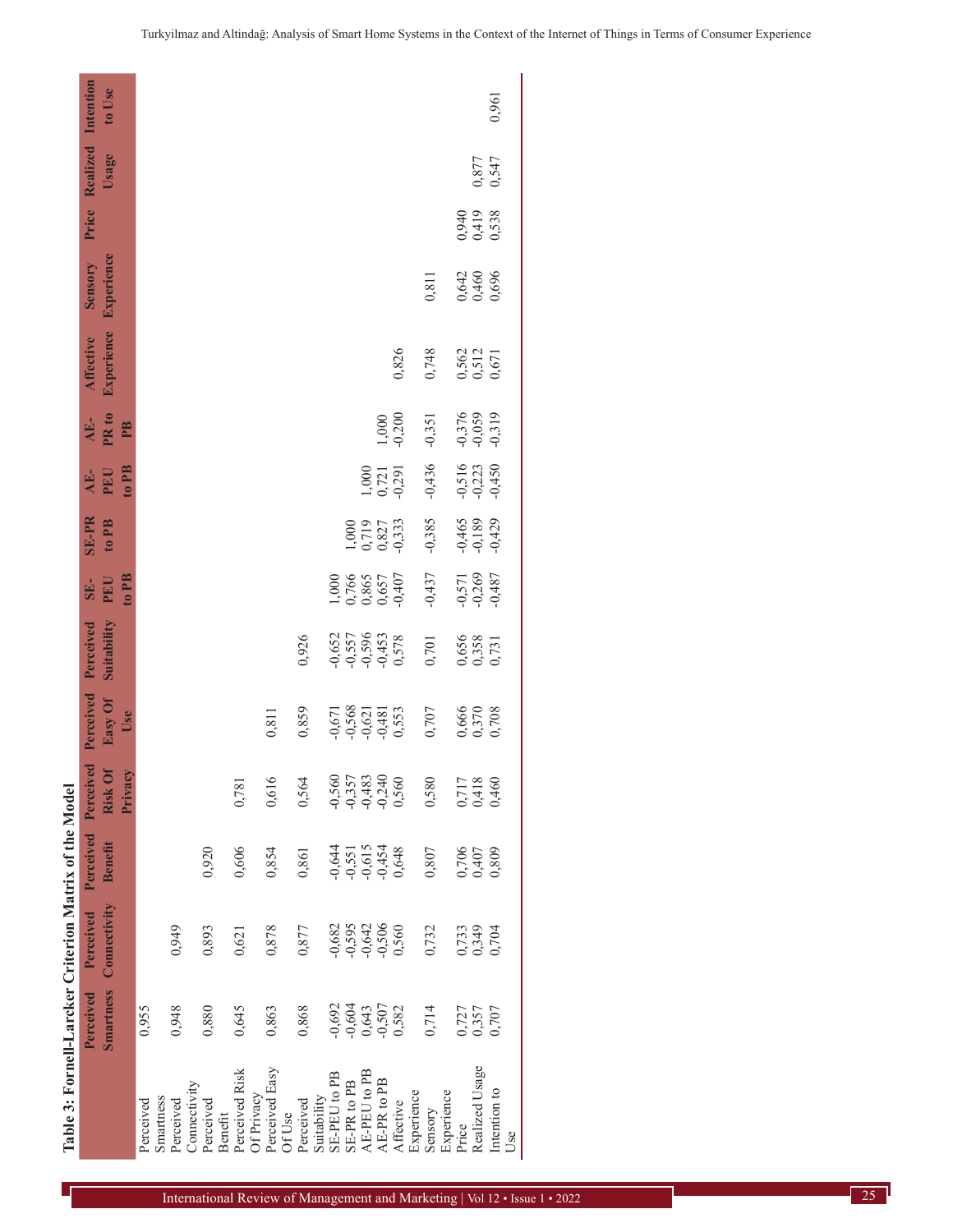Perceived Benefit, Intention to Use, and Realized Usage are internal latent variables in the Technology Acceptance Model of Smart Home Systems. R² coefficients of the relevant variables are given in Table 4.

Two criteria were used in order to evaluate the structural model: the statistical significance (t-tests) of the estimated path coefficients (β) and the model's capability to explain the variance in dependent variables, identifying coefficient  $(R<sup>2</sup>)$ .  $R<sup>2</sup>$  is a goodness of fit criterion for linear regression models. This statistic shows the percentage of the variance in the dependent variable which the independent variables explain as a whole (Dufour, 2011).

In the analysis of the model, bootstrapping was used to estimate t values. T, p, and  $f^2$  values for evaluating statistical significance are presented in Table 5. For a significant effect at 95% confidence interval, t value must be 1.96 or above. (Kwong and Wong, 2013). On the other hand, f² value gives information about the impact size of the relationship. As f² value increases, impact size will also increase. In the literature,  $f<sup>2</sup>$  values between 0.02 and 0.15 show a small impact size, those between 0.15 and 0.35 indicate medium impact size, and those above 0.35 show a large impact size.

In the structural model consisting of 14 hypotheses tested within the scope of the study, 9 hypotheses were supported, while 5 were not supported.

Structural model was used to test the hypotheses in the research. Figure 3 shows the results of path coefficients and corresponding significance levels. The results showed that intention to use ( $\beta$  = 0.553,  $P < 0.001$ ) was a significant predictor of the consumers' physical usage behaviors and that it constituted 31% of the variance explained ( $R^2$  = 0.310). As it was hypothesized in the study that intention to use (H1) would positively affect realized usage, H1 was supported.

The results also showed that perceived benefit  $(\beta = 0.758, P \le 0.001)$ , perceived ease of use ( $β = 0,123, P < 0.05$ ), and perceived risk ( $β$   $= -0.099$ ,  $P < 0.05$ ) were significant predictors of intention to use, and that they constituted 68% of the variance explained ( $R^2$  = 0.680). As it was hypothesized in the study that perceived benefit (H2) and perceived ease of use (H3) would have a considerably positive effect on intention to use, perceived risk (H9) would have a considerably negative effect on intention to use, and H2, H3, and H9 were also supported. Besides, ease of use  $(\beta = 0.123)$ , P  $\leq$  0.05), perceived intelligence ( $\beta$  = 0.143, P  $\leq$  0.05), perceived connectivity ( $\beta$  = -0.132, P < 0.05), and perceived suitability ( $\beta$  = 0.178,  $P < 0.01$ ) were significant predictors of perceived benefit, which corresponds to 84% of the variance explained ( $R^2 = 0.840$ ). As it was hypothesized in the study that perceived ease of use (H4), perceived connectivity (H5), perceived intelligence (H6), and

#### **Table 4: R² Values of the Model**

| $\mathbf{R}^2$ | Adjusted $\mathbb{R}^2$ |
|----------------|-------------------------|
| 0.840          | 0.836                   |
| 0.680          | 0.676                   |
| 0.310          | 0.301                   |
|                |                         |

**Table 5: Statistical Values for the Hypotheses, Results, and Impacts**

| <b>Hypothesis</b> | t Statistic | <i>p</i> Value | $f^2$ | <b>Result</b> | Impact |
|-------------------|-------------|----------------|-------|---------------|--------|
| H1                | 14.012      | 0.000          | 0.410 | Supported     | Large  |
| H <sub>2</sub>    | 12.977      | 0.000          | 0.485 | Supported     | Large  |
| H <sub>3</sub>    | 1.987       | 0.047          | 0.013 | Supported     | Small  |
| H <sub>4</sub>    | 3.084       | 0.002          | 0.036 | Supported     | Small  |
| H <sub>5</sub>    | 1.982       | 0.048          | 0.014 | Supported     | Small  |
| H <sub>6</sub>    | 2.344       | 0.019          | 0.019 | Supported     | Small  |
| H7                | 3.240       | 0.001          | 0.041 | Supported     | Small  |
| H <sub>8</sub>    | 0.354       | 0.723          | 0.001 | Not supported |        |
| H <sub>9</sub>    | 2.200       | 0.028          | 0.013 | Supported     | Small  |
| H10               | 0.389       | 0.698          | 0.001 | Not supported |        |
| H11               | 1.212       | 0.226          | 0.009 | Not supported |        |
| H12               | 1.715       | 0.087          | 0.011 | Not supported |        |
| H13               | 2.084       | 0.037          | 0.023 | Supported     | Small  |
| H14               | 0.566       | 0.571          | 0.001 | Not supported |        |





Source: Erdal and Erguzen, 2020. The Internet of Things (IoT), International Engineering Research and Development Journal UMAGD, 12 (3):29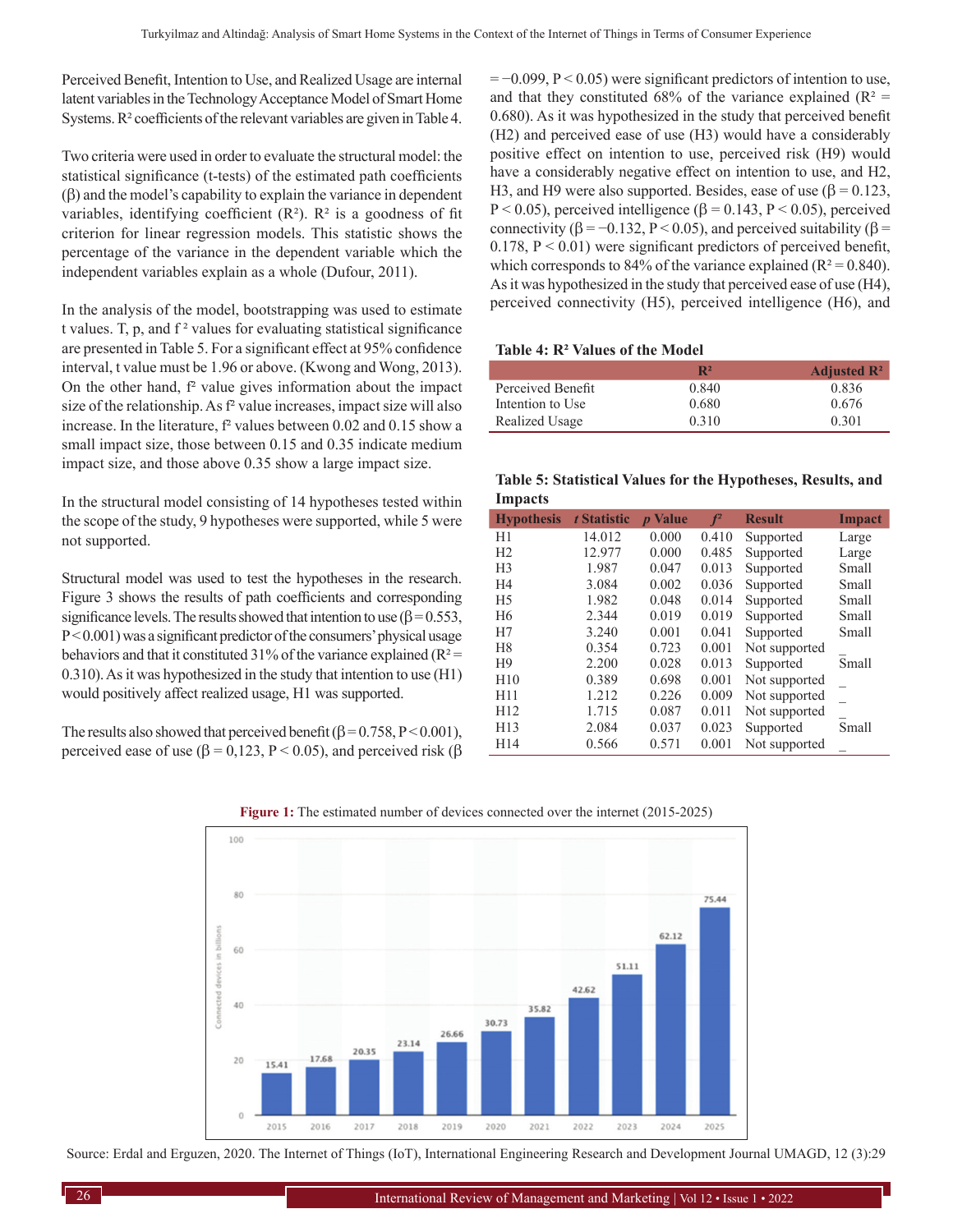

Source: n, neutral,  ${}^*P < 0.05$ ;  ${}^{**P} < 0.01$ ;  ${}^{***P} < 0.001$ 

perceived suitability (H7) would have a considerably significant effect on perceived benefit, H4, H5, H6, and H7 were supported, and H8 was not supported as no significant effect of perceived risk (H8) on perceived benefit was found. In addition, it was observed in the model that perceived price (H14) had no significant effect on intention to use, and H4 was not supported.

In the analysis of the regulatory effects, regarding the empowering effects of sensory experience in the relationship between perceived ease of use and perceived benefit, and perceived risk and perceived benefit, it was seen that H10 and H11 were not significant. As it was hypothesized that H13 would have a significant effect regarding the significant relationship between perceived risk and perceived benefit ( $\beta$  = 0.104, P = 0.05), and the empowering effects of affective experience in this relationship, H13 was supported.

Regarding the empowering effects of affective experience in the relationship between perceived ease of use and perceived benefit, it was seen that H12 was not significant.

As for the control variables, it was found that monthly income significantly affected real usage ( $\beta = -0.124$ , P < 0.05), and that gender, age, and education level had no significant effects on real usage.

# **4. CONCLUSION**

The findings of the study showed that the five psychological perception factors of consumers about IoT (perceived ease of use, perceived connectivity, perceived intelligence, perceived suitability, and perceived risk of privacy) were effective on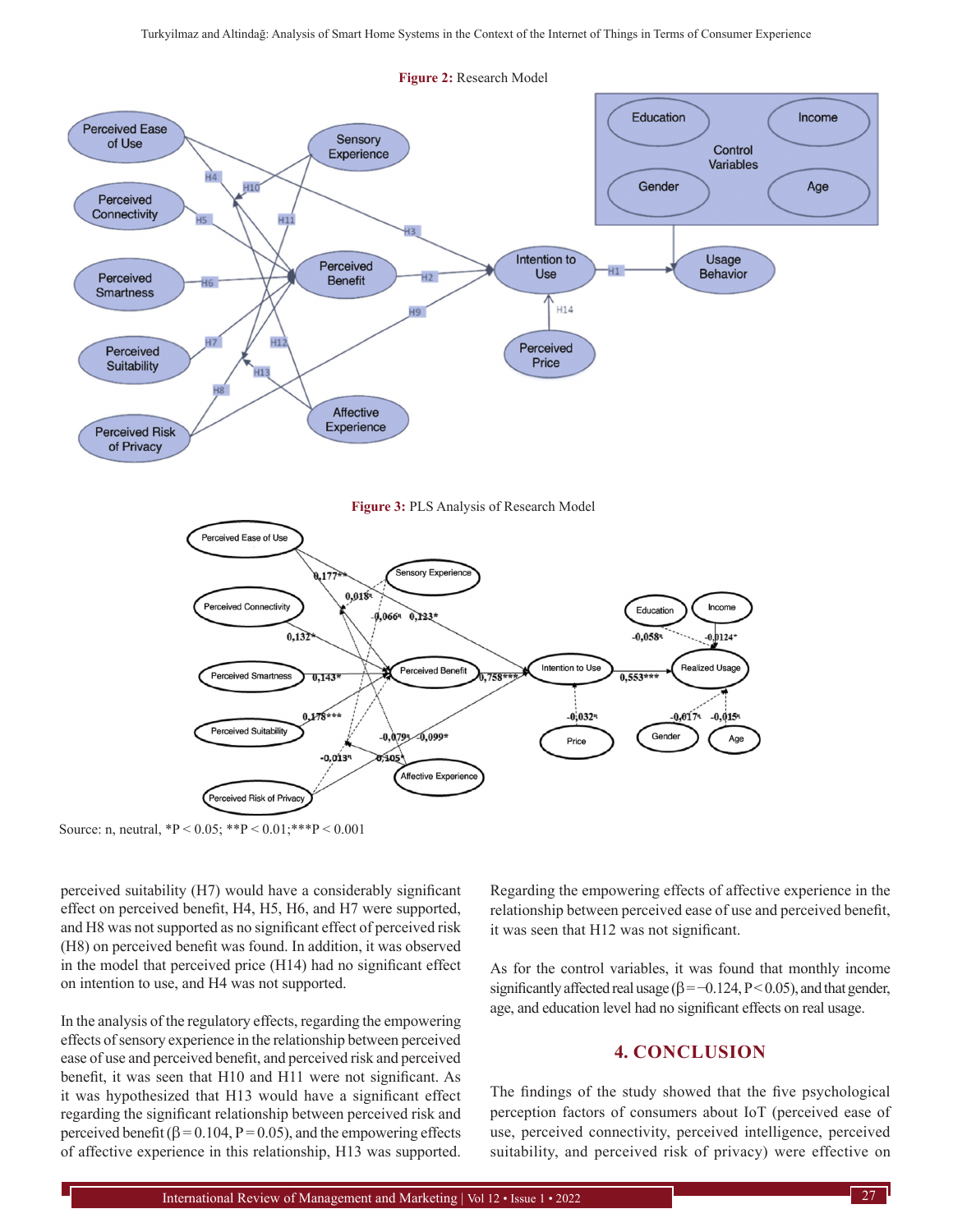intention to use and real usage through perceived benefit, and that in terms of sensory and affective experience, only affective experience softened the relationship between perceived risk of privacy and perceived benefit. The main findings were summarized in Table 5 and discussed below.

Perceived benefit and perceived ease of use have a significant and positive effect on intention to use IoT systems. Perceived ease of use has an indirect effect on intention to use IoT systems through perceived benefit. Therefore, the findings of the present study showed that it was not sufficient to increase the effectiveness and performance of IoT systems in order to get consumers to use IoT systems, and that making the use of IoT systems easier was more important. Only when consumers believe that it is easy to use and remember how to use IoT systems, they will perceive it as beneficial. Perceived ease of use will significantly increase behavior intention. Another important issue that users worry about in using IoT systems is leaking of their information. Users send their daily usage activities information to a terminal. However, if this information is leaked and their privacy is violated, it will significantly affect individuals' intention to use. Perceived risk of privacy will significantly undermine behavior intention. In the study, it was determined that the risk of privacy in smart home technology negatively affected the users' behavioral adoption intentions. In this case, trust in service providers plays a significant role. Smart home technology service providers can ensure transparency by assuring the users about their policies regarding the prevention of personal data leakage.

In addition to perceived ease of use, perceived intelligence and perceived suitability significantly increase perceived benefit. In the study, it was seen that users prefer smart home technology in such a way to help them in their daily lives, that is, to perform daily routines fast and efficiently. For this reason, while system developers are developing a smart technology for home, they should design the interface as convenient as possible to provide usefulness for the user. This study also revealed that users did not want to make more efforts in order to learn something new, and that they did not want to accept technologies which are not compatible with current technologies. Therefore, service providers should produce smart home systems that are compatible with the existing home appliances of potential users and very easy to use.

However, no significant relationship was found between perceived risk of privacy and perceived benefit. While it was determined in the model that perceived risk of privacy had a greater effect on intention to use, when its indirect effect was examined, it was seen that perceived risk was not understood. Aprobable reason for this is that leaking of personal data, easy breaking down of the devices, and worry about this malfunctioning affecting other devices and causing them to fall out of the system outweighed the benefit of technology in the users' behavior of accepting smart home systems.

No significant relationship was found between price and intention to use. A possible reason for this is that the users' intentions to accept smart home systems were not in near future, and therefore, they did not prioritize cost.

Those who use IoT systems experience two types of experience: sensory and affective experience. In the model, sensory experience did not have a significant effect on perceived benefit. To be more specific, it was found that sensory experience did not have a regulatory role in the relationship between perceived ease of use and perceived benefit, and the relationship between perceived risk of privacy and perceived benefit. Similarly, it was determined that affective experience did not have a regulatory role in the relationship between perceived ease of use and perceived benefit. In other words, benefit perception of ease of use of smart home systems is not affected by any external factors.

### **4.1. Contributions and Impacts**

The results obtained from the current study present some suggestions for future research. First of all, as a basic model, TAM was used in order to investigate the consumers' use of IoT systems. In addition, perceived benefit, perceived ease of use, and perceived risk of privacy are the three main determinants of intention to use, and perceived benefit is affected by external psychological factors. Our study provides evidence for the fact that TAM should be considered in the real smart home usage context.

Secondly, the psychological factors affecting the consumers' use of IoT systems have not been investigated in previous studies. The five external factors examined in the study are perceived ease of use, perceived connectivity, perceived intelligence, perceived suitability, and perceived risk of privacy. A high reliability and validity was ensured to be a reference for future studies about psychological factors in the context of IoT systems.

Thirdly, the present study showed that external factors except perceived risk of privacy created a significant and positive effect on perceived benefit. In the model, the effect of perceived risk of privacy on perceived benefit was found to be insignificant. This situation may have resulted from the fact that the users did not believe smart home systems were safe enough. In the studies conducted in foreign countries (especially in South Korea where technology use is widespread), a significant and negative effect of perceived risk of privacy was found on perceived benefit and intention to use, and worries were dissipated by getting the users to experience the technology. However, in countries such as Turkey where smart home systems are not widely used, consumers have a tendency not to use these systems as they have worries about the leakage of personal data, these devices easily breaking down and affecting other devices in the system. For this reason, these users don't care whether smart home systems are beneficial or not. Yet, if businesses can establish an affective bond with the brand by preventing the worries that form in the minds of users, they can enable them to see the benefit of the system. Therefore, smart home systems producing companies should develop various tactics and policies in order to reduce the concerns of users and to make them feel safer in terms of accepting the technology. In addition, although some studies on information technology/information systems used or emphasized the importance of perceived ease of use, perceived suitability, or perceived connectivity, it is needed to investigate more the common effects of these on perceived benefit.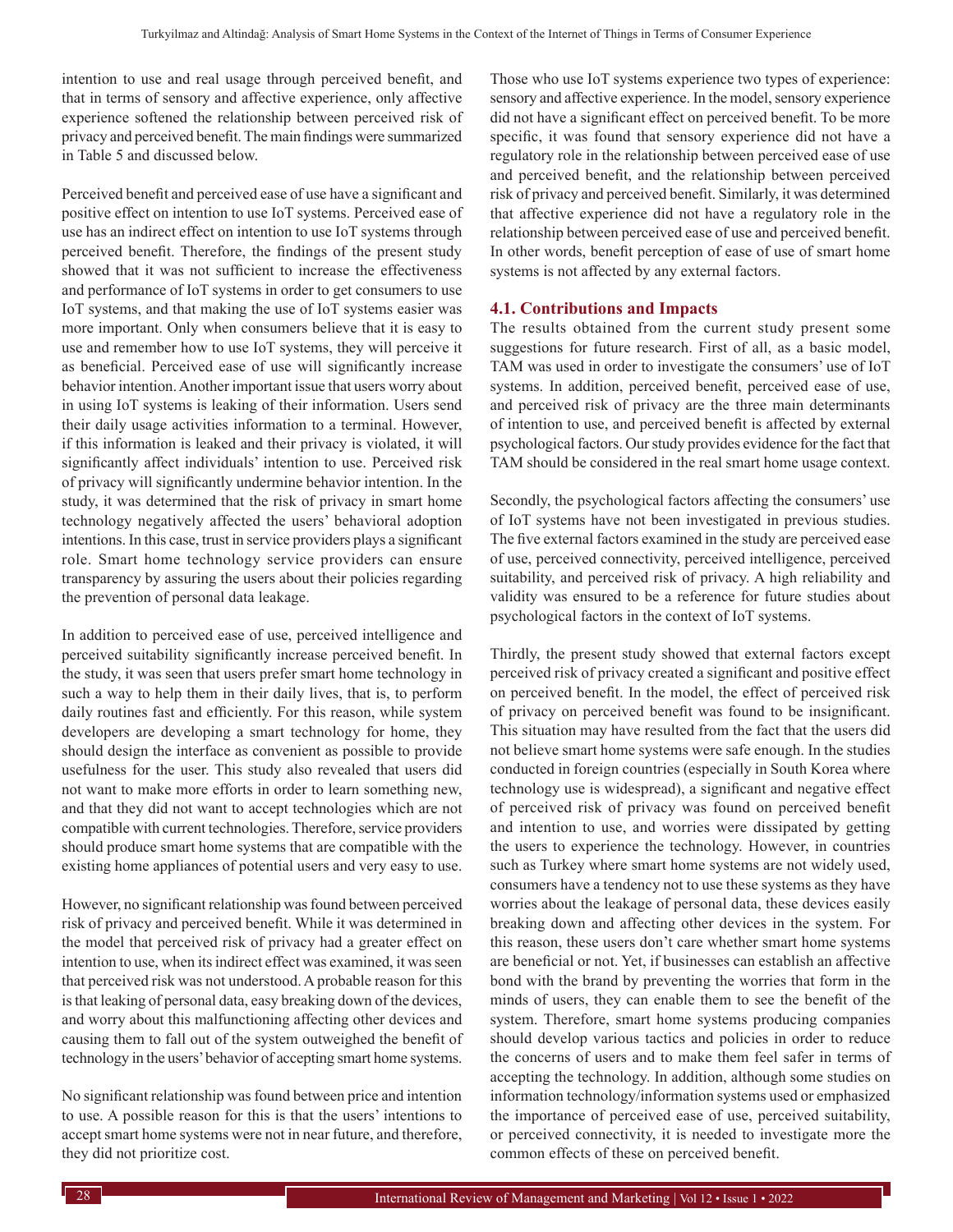Fourthly, consumers' experiences of IoT systems include sensory and affective experiences that both are expected to have a significant effect on perceived benefit. However, in the model, affective experience has a medium level effect on only the relationship between perceived risk of privacy and perceived benefit. Besides, the findings obtained from the study provides inferences for practitioners. It was revealed that perceived benefit had a significant and positive effect on intention to use IoT systems. Therefore, in order to make consumers use IoT systems more, companies should consider consumers' perceived factors, especially by introducing the practicality of IoT systems to their target consumers. Companies can also take suitable precautions in line with the psychological factors in order to improve perceived benefit. Perceived ease of use has a significant and positive effect on perceived benefit. Producers have to develop a system that is easy to use in order to increase consumers' perceived benefit regarding IoT systems.

Perceived intelligence has a significant and positive effect on perceived benefit. High intelligence must be task-oriented by automatically arranging the best alternative for system users. Producers have to develop a smart IoT system that has the ability to learn by itself in order to increase consumers' perceived benefit of the system. Perceived suitability also has a significant and positive effect on perceived benefit. By benefiting from the properties of mobile technology, producers can design an IoT system for users that can work anytime and anywhere, this will make the users feel that they are saving time, and thus, their perception of the practicality of the system is strengthened.

#### **4.2. Limitations and Future Research**

Although significant results and inferences were obtained in the study, there are various limitations that should be addressed in future research. First of all, in the present study, mainly the precursors of consumers' usage behaviors of IoT systems were tested, but the consequences of using the information system were not investigated. Future research can examine the consequences by using expectation-approval theory (i.e., satisfaction, perceived value). Secondly, in the study, mainly the effect of consumers' psychological perception on perceived benefit was investigated. In future research, various variables such as "individual differences and intrinsic motivations" can be considered for investigating.

# **REFERENCES**

- Al-Ali, A.R. ve Al-Rousan, M. (2004), Java-based home automation system. IEEE Transactions on Consumer Electronics, 50(2), 498-504.
- Aldrich, F.K. (2003), Smart Homes: Past, Present and Future. Inside the Smart Home. In: Harper, R., editor. Springer-Verlag, London, p17-39.
- Alshibly, H.H. (2015), Investigating decision support system (DSS) success: A partial least squares structural equation modeling approach. Journal of Business Studies Quarterly, 6(4), 56-77.
- Al-Turjman, F.M., Imran, M., Bakhsh, S.T. (2017), Energy efficiency perspectives of femtocells in ınternet of things: Recent advances and challenges. IEEE Access, 5, 26808-26818.
- Alzoubi, Y.I, Osmanaj, V.H., Jaradat, A., Al-Ahmad, A. (2021), Fog computing security and privacy for the Internet of Thing applications: State-of-the-art. Security Privacy, 4, e145.

Aman, A.H.M., Yadegaridehkordi, E., Attarbashi, Z.S., Hassan, R.,

Park, Y.J. (2020), A survey on trend and classification of ınternet of things reviews. IEEE Access, 8, 111763-111782.

- Anita, R., Abhinav, B. (2017), Internet of things (IoT) ıts ımpact on manufacturing process. International Journal of Engineering Technology Science and Research, 4(12), 889-895.
- Arif, S., Khan, M.A., Rehman, S.U., Kabir, M.A., Imran, M. (2020), Investigating smart home security: Is blockchain the answer? IEEE Access, 8, 117802-117816.
- Arnould, E.J., Price, L.L. (1993), River magic: Extraordinary experience and the extended service encounter. Journal of Consumer Research, 20(1), 24-45.
- Asaithambi, S.P.R., Venkatraman, S., Venkatraman, R. (2021), Big data and personalisation for non-ıntrusive smart home automation. Big Data and Cognitive Computing, 5, 1-6.
- Asmat, H., Ullah, F., Zareei, M., Khan, A., Mohamed, E.M. (2020), Energy-efficient centrally controlled caching contents for ınformation-centric ınternet of things. IEEE Access, 8, 126358- 126369.
- Atzori, L., Iera, A., Morabito, G. (2010), The ınternet of things: Asurvey. Computer Network., 54, 2787-2805.
- Bagozzi, R., Yi, Y. (1988), On the evaluation of structure equation models. Journal of the Academy of Marketing Science, 16(1), 74-94.
- Balta-Özkan, N., Boteler, B., Amerighi, O. (2014), European smart home market development: Public views on technical and economic aspects across the United Kingdom, Germany and Italy. Energy Research and Social Science, 3, 65-77.
- Belabbes, I., Oubrich, M. (2018), Conceptualizing and Measuring Customer Experience for a Mobile Telecoms Operator: The Customer's Perspective. 2018 IEEE International Conference on Technology Management, Operations and Decisions (ICTMOD). p37-42.
- Berry, L.L., Wall, E.A., Carbone, L.P. (2006), Service clues and customer assessment of the service experience: Lessons from marketing. The Academy of Management Perspectives ARCHIVE, 20(2), 43-57.
- Carbone, L., Haeckel, S. (1994), Engineering customer experiences. Marketing Management. Vol. 3. Trends in Discovering New Ways of Gaining Consumer İnsight.
- Carù, A., Cova, B. (2003), Revisiting consumption experience: A more humble but complete view of the concept. Marketing Theory, 3(2), 259-278.
- Chin, W.W., Marcoulides, G. (1998), The partial least squares approach to structural equation modeling. Modern Methods For Business Research, 8, 295-336.
- Choi, Y.K., Thompson, H.J., Demiris, G. (2020), Use of an ınternetof-things smart home system for healthy aging in older adults in residential settings: Pilot feasibility study. JMIR Aging, 3(2), 1-23.
- Davidsson, P., Hajinasab, B., Holmgren, J., Jevinger, Å., Persson, J.A. (2016), The fourth wave of digitalization and public transport: opportunities and challenges. Sustainability, 8(1248), 1-16.
- Davis, F.D. (1989), Perceived usefulness, perceived ease of use, and user acceptance of information technology. MIS Quarterly, 13(3), 319-340.
- Dewsbury, G., Taylor, B., Edge, M. (2001), The Process of Designing Appropriate Smart Homes: Including the User in the Design, (1st Equator IRC Workshop on Ubiquitous Computing in Domestic Environments. p131-146.
- Dong, X., Chang, Y., Wang, Y., Yang, J. (2017), Understanding usage of ınternet of things (IOT) systems in Chine, cognitive experience and affect experience as moderator. Information Thecnology and People, 30, 117-138.
- Dorsemaine, B., Gaulier, J.P., Wary, J.P., Kheir, N., Urien, P. (2015), İnternet of Things: A Definition and Taxonomy. Cambridge, UK: The 9<sup>th</sup> International Conference on Next Generation Mobile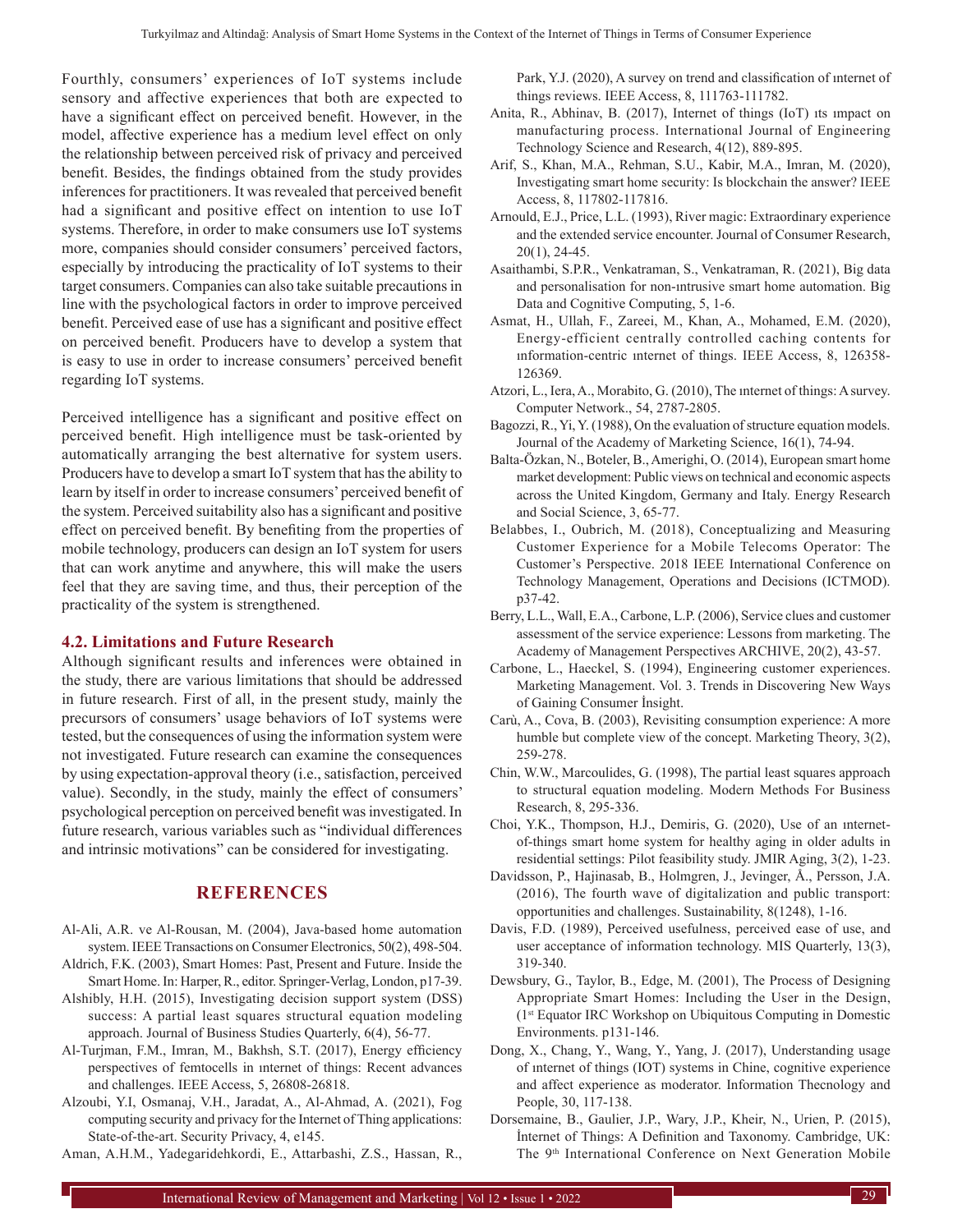Applications. Services and Technologies.

- Doyduk, H.B.B., Bayarçelik, E.B. (2019), Consumers' acceptance of ınternet of things technology. İstanbul Gelişim University Journal of Social Science, 6(2), 351-371.
- Dube, L., LeBel, J.L., Sears, D. (2013), From customer value to engineering pleasurable experiences in real life and online. Cornell Hotel and Restaurant Administration Quarterly, 44(5-6), 124-130.
- Dufour, J.M. (2011), Coefficients of Determination. Montreal, Canada: McGill University.
- Erdal, E., Ergüzen, A. (2020), Nesnelerin interneti (IoT), uluslararası mühendislik araştırma ve geliştirme dergisi. UMAGD, 12(3), 24-34.
- Fornell, C., Larcker, D.F. (1981), Evaluating structural equation models with unobservable variables and measurement error. Journal of Marketing Research, 18(1), 39-50.
- Fortino, G., Fotia, L., Messina, F., Rosaci, D., Sarné, G.M.L. (2020), Trust and reputation in the ınternet of things: State-of-the-art and research challenges. IEEE Access, 8, 60117-60125.
- Gentile, C., Spiller, N., Noci, G. (2007), How to sustain the customer experience: An overview of experience components that co-create value with the customer. European Management Journal, 25, 395-410.
- Georgiev, A., Schlögl, S. (2018), Smart Home Technology: An Exploration of End User Perceptions. Smarter LivesAt: Innbsruck, Austria. p64-78.
- Gnotthivongsa, N., Huangdongjun, Alinsavath, K.N. (2020), Real-time corresponding and safety system to monitor home appliances based on the ınternet of things technology. International Journal of Modern Education and Computer Science, 12(2)< 1-9.
- Govinda, K., Saravanaguru, R.A.K. (2016), Review on iot technologies. International Journal of Applied Engineering Research, 11, 2848-2853.
- Göçoğlu, V. (2020), Kamu hizmetlerinin sunumunda dijital dönüşüm: Nesnelerin interneti üzerine bir inceleme. Manas Sosyal Araştırmalar Dergisi, 9(1), 615-628.
- Gross, M.D. (1998), van Vliet, W, editor. Smart House and Home Automation Technologies. Thousand Oaks: Encyclopedia of Housing, Sage.
- Gu, W., Bao, P., Hao, W., Kim, J. (2019), Empirical examination of ıntention to continue to use smart home services. Sustainability, 11(19), 5213.
- Gubbi, J., Buyya, R., Marusic, S., Palaniswami, M. (2013), Internet of things (IoT): A vision, architectural elements and future directions. Future Generation Computer Systems, 29(7), 1645-1660.
- Guhr, N., Werth, O., Blacha, P.P., Breitner, M.H. (2020), Privacy concerns in the smart home context. SN Applied Sciences, 2, 247.
- Gündüz, M.Z., Daş, R. (2018), Internet of things: Development, components and application areas. Pamukkale University Engineering Science Journal, 24(2), 327-335.
- Haeckel, S.H., Carbone, L.P., Berry, L.L. (2003), How to lead the customer experience. Marketing Management, 12(1), 18-23.
- Hall, F, Maglaras, L., Aivaliotis, T., Xagoraris, L., Kantzavelou, I. (2020), Smart Homes: Security Challenges and Privacy Concerns. p1-6.
- Hargreaves, T., Wilson, C. (2017), Smart Homes and their Users. Berlin, Heidelberg: Springer
- Hirschman, E.C., Holbrook, M.B. (1982), Hedonic consumption: Emerging concepts, methods and propositions. Journal of Marketing, 46(3), 92-101.
- Hong, A., Nam, C., Kim, S. (2017), Analysis of the Barriers that Consumers Encounter when Smart Home Service is İntroduced in South Korea. 14<sup>th</sup> Asia-Pacific Regional Conference of the International Telecommunications Society (ITS): Mapping ICT into Transformation for the Next Information Society, Kyoto, Japan, 24th-27th, June, International Telecommunications Society (ITS), Calgary. p1-29.
- Hubert, M., Blut, M., Brock, C., Zhang, R.W., Koch, V., Riedl, R. (2019), The influence of acceptance and adoption drivers on smart home usage. European Journal of Marketing, 53(6), 1073-1098.
- Ingemarsdotter, E., Jamsin, E., Kortuem, G., Balkenende, R. (2019), Circular strategies enabled by the ınternet of things a framework and analysis of current practice. Sustainability, 11(5689), 1-37.
- Javed, F., Afzal, M.K., Sharif, M., Kim, B.S. (2018), Internet of things (IoT) operating systems support, networking technologies, applications, and challenges: A comparative review. IEEE Communıcatıons Surveys and Tutorıals, 20(3), 2062-2100.
- Kadam, R., Mahamuni, P., Parikh, Y. (2015), Smart home system. International Journal of Innovative Research in Advanced Engineering, 2(1), 81-86.
- Khoa, T.A., Nhu, L.M.B., Son, H.H., Trong, N.M., Phuc, C.H., Phuong, N.T.H., Dung, N.V., Nam, N.H., Chau, D.S.T., Duc, D.N.M. (2020), Designing efficient smart home management with IoT smart lighting: A case study. Wireless Communications and Mobile Computing, 2020, 8896637.
- Kim, Y., Park, Y., Choi, J. (2017), A study on the adoption of IoT smart home service: Using Value-based adoption model. Total Quality Management and Business Excellence, 28(9-10), 1-17.
- Kranenburg, V. (2008), The Internet of Things, a Critique of Ambient Technology and the All-seeing Network of RFID.
- Kwong, K., Wong, K. (2013), Partial least squares structural equation modeling (PLS-SEM) techniques using smart PLS. Marketing Bulletin, 24, 1-32.
- Lee, Y., Rathore, S., Park, J.H., Park, J.H. (2020), A blockchain-based smart home gateway architecture for preventing data forgery. Humancentric Computing and Information Sciences, 10, 9.
- Lemke, F., Clark, M., Wilson, H. (2011), Customer experience quality: An exploration in business and consumer contexts using repertory grid technique. Journal of the Academy of Marketing Science, 39, 846-869.
- Lemon, K.N., Verhoef, P.C. (2016), Understanding customer experience throughout the customer journey. Journal of Marketing, 80, 69-96.
- Luo, Z. (2020), The Impact of Customer Experience on Online Game Purchase Intention, RSU International Research Conference. p1801-1809.
- Lutolf, R. (1992), Smart Home Concept and the İntegration of Energy Meters into a Home Based System. In: 7<sup>th</sup> International Conference on Metering Apparatus and Tariffs for Electricity Supply. p277-278.
- Madakam, S., Ramaswamy, R., Tripathi, S. (2015), Internet of things (IoT): Aliterature review. Journal of Computer and Communications, 3, 164-173.
- Marikyan, D., Alamanos, E., Papagiannidis, S. (2021), Smart home sweet smart home an examination of smart home acceptance. International Journal of E-Business Research, 17, 10-20.
- Marikyan, D., Papagiannidis, S., Alamanos, E. (2019), A systematic review of the smart home literature: Auser perspective. Technological Forecasting, 138, 139-54.
- Meng, A.T.G., Sidin, S.M. (2020), The effect of expectations and service quality on customer experience in the marketing 3.0 Paradigm. Journal of Marketing Advances and Practices, 2(2), 65-84.
- Miorandi D., Sicari S., Pellegrini F.D., Chlamtac I. (2012), Internet of things: Vision, applications and research challenges. Ad Hoc Networks, 10(7), 1497-1516.
- Naeem, M.A., Ali, R., Kim, B.S., Nor, S.A., Hassan, S. (2018), A periodic caching strategy solution for the smart city in ınformation-centric ınternet of things. Sustainability, 10(2576), 1-16.
- Naughton, J. (2016), The evolution of the ınternet: From military experiment to general purpose technology. Journal of Cyber Policy,  $1(1)$ , 5-28.
- Nauman, A., Qadri, Y.A., Amjad, M., Zikria, Y.B., Afzal, M.K., Kim, S.W. (2020), Multimedia ınternet of things: A comprehensive